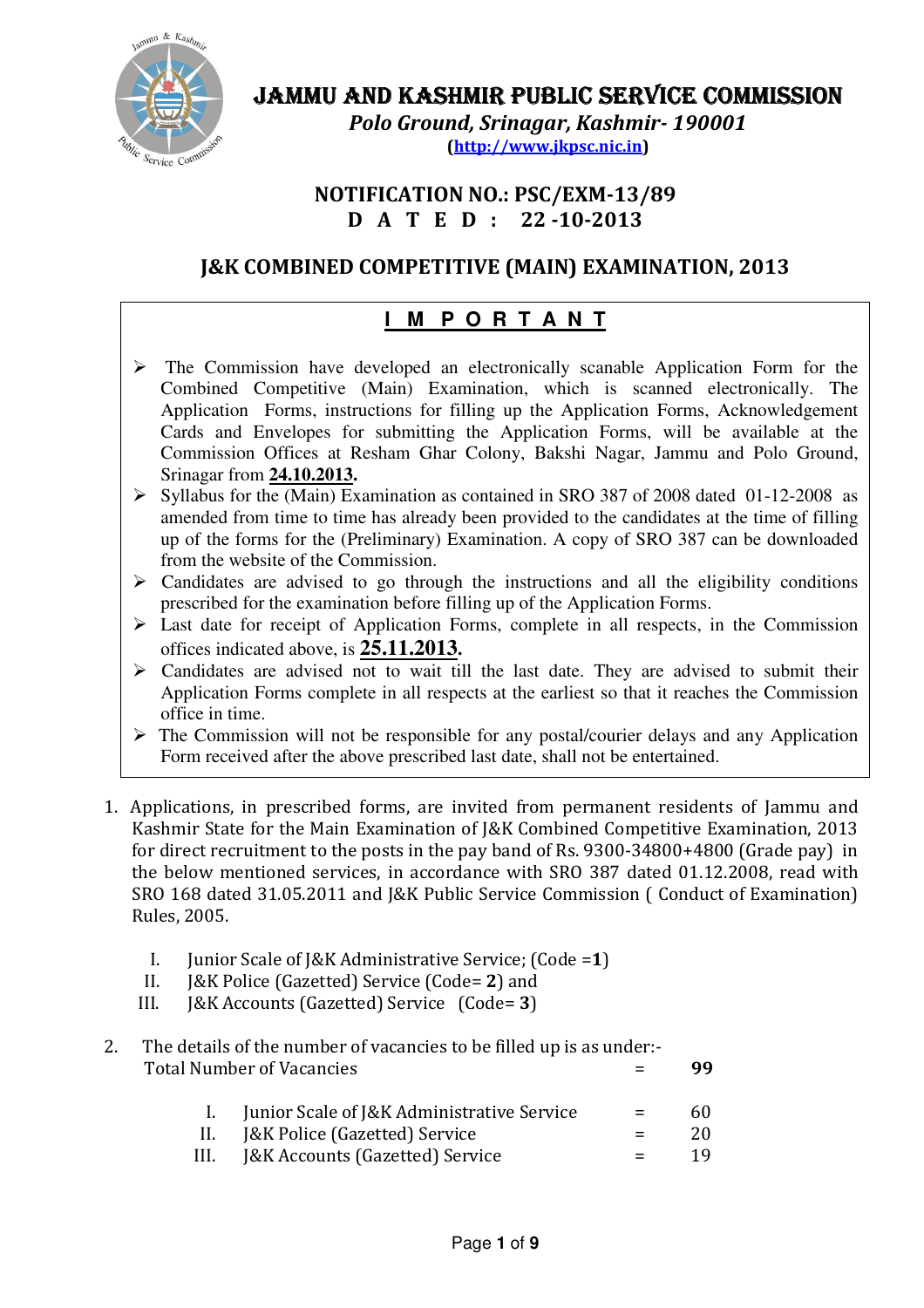| Service and Category wise break up of the vacancies is as under: - |  |  |
|--------------------------------------------------------------------|--|--|
|                                                                    |  |  |

| Sr. | <b>Service</b>                | <b>OM</b> | <b>RBA</b> | <b>SC</b> | <b>ST</b> | <b>ALC</b> | <b>SLC</b> | <b>Total</b> |
|-----|-------------------------------|-----------|------------|-----------|-----------|------------|------------|--------------|
| No. |                               |           |            |           |           |            |            |              |
| 1.  | Junior Scale of J&K           | 32        | 13         | 05        | 06        | 02         | 02         | 60           |
|     | <b>Administrative Service</b> |           |            |           |           |            |            |              |
| 2.  | J&K Police (G) Service        | 13        | 04         | 01        | 02        |            |            | 20           |
| 3.  | J&K Accounts (G) Service      | 11        | 04         | 02        | 02        |            |            | 19           |
|     | <b>Total</b>                  | 56        | 21         | 08        | 10        | 02         | 02         | 99           |

\* One post each in Jr. Scale of the J&K Administrative Service and J&K Accounts (Gazetted) Service is earmarked for Physically challenged candidates through Horizontal Reservation in accordance with Govt. Order No.61-SW of 2001 dated 13.03.2001 read with Govt. Order No.108-SW of 2013 dated 01.04.2013 and Combined Competitive Examination Rules, 2008.

3. Scheme of Examination: The Combined Competitive (Main) Examination 2013 will consist of two successive stages - written test and interview.

Candidates who have been declared by the Commission, to have qualified the Preliminary Examination vide PSC Notification No. PSC/EX-13/87 dated 18-10-2013, only are eligible for admission to the Main Examination subject to their eligibility in accordance with the rules which is further subject to the scrutiny of the documents at the time of depositing of the application forms and at any stage which the Commission may deem fit and expedient. The Examination shall commence from **last week of February, 2014** as already notified. A detailed Date Sheet will be notified separately. The candidates short listed on the basis of Preliminary Examination will have to apply on the prescribed Application Form for the Combined Competitive (Main) Examination, which are available at the Commission offices at Jammu and Srinagar.

- 4. How to obtain the Application Form: The Candidates seeking admission to the Main Examination can obtain the prescribed Application Forms, instructions for filling the Application Forms, acknowledgement cards and envelopes for submitting the Application Forms, from the offices of J&K Public Service Commission, Resham Ghar Colony, Bakshi Nagar, Jammu and Polo Ground, Srinagar, on payment of Rs. 510/- and Rs. 260/ respectively in respect of OM candidates and Reserved Category candidates respectively on cash payment to be deposited in the J&K Bank Counters operating at the offices of the Commission at Jammu and Srinagar. The amount payable should include Rs.100/- as cost of the form and Rs.10/- service charges of the J&K Bank.
	- The candidates are advised to bring with them Roll No Slip/Admit Card of Preliminary Examination, as proof of their identification for obtaining Application Forms.
- 5. Eligibility Conditions: The conditions of eligibility and age limit etc., as laid down in Notification SRO :387 dated 01.12.2008 read with SRO 270 of 2013 dated: 23.05.2013 shall be as under:-

A Candidate:

- a) should have qualified the Combined Competitive (Preliminary) Examination, 2013.
- b) must be a permanent resident of J&K State; and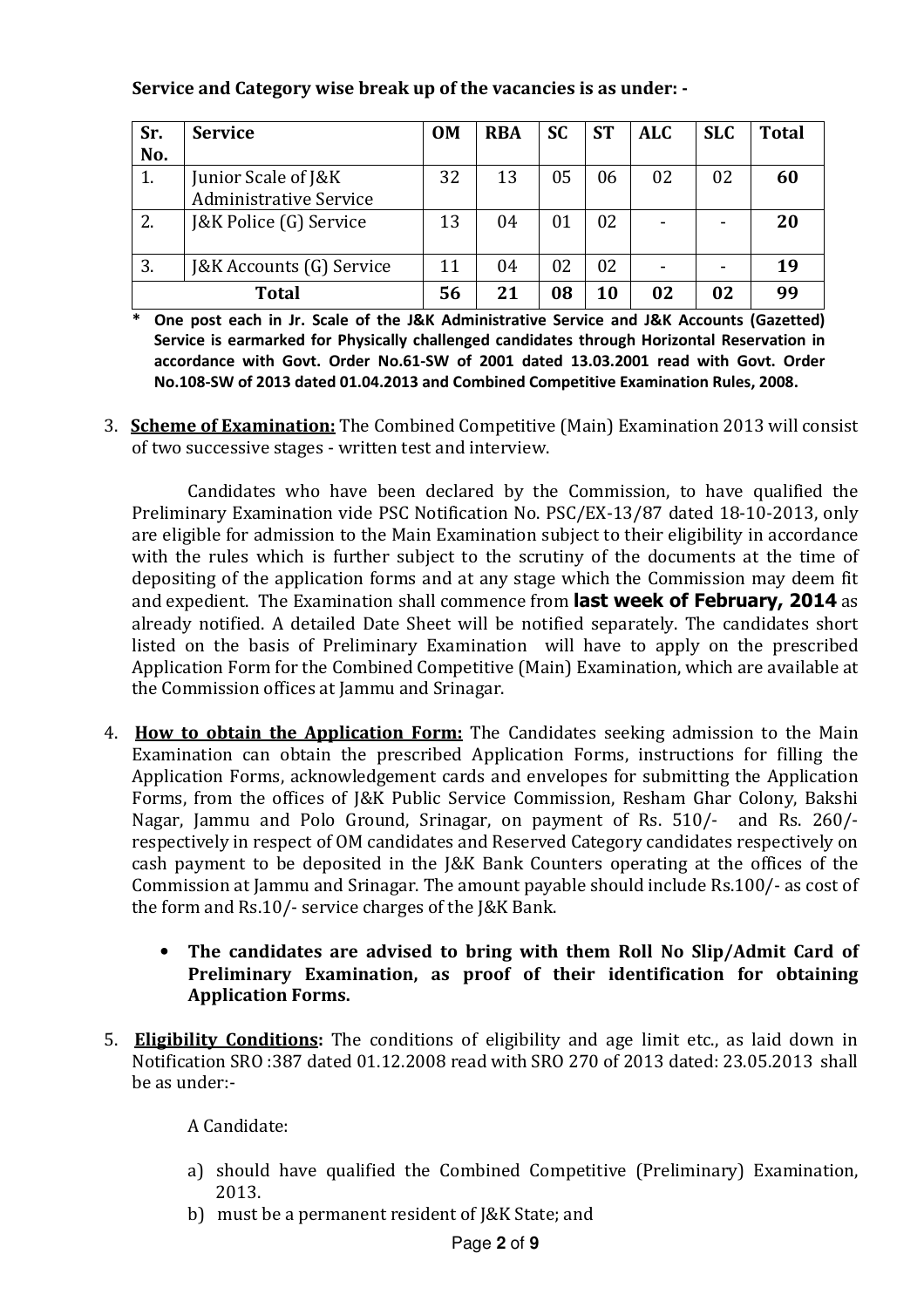c) must hold a Bachelor's Degree in any subject from a recognized University in India or from a Foreign University declared by Government in consultation with the Commission to be equivalent to a degree of a recognized University.

The candidate shall have to provide the proof to the effect that he/she had appeared in the required examination upto the last date for receipt of Application for Preliminary Examination viz. up to 12.07.2013 and had qualified the Examination in full at the time of filling up the Application Forms for the Mains Examination, failing which, such candidate shall not be admitted to the Main Examination.

#### d) Age Limit:

- I. A candidate must have attained the age of 21 years but must have not crossed the age of 35 years (in case of OM candidates) on 1st January, 2013 i.e. a candidate must have been born not earlier than 01.01.1978 and not later than 01.01.1992.
- II. The upper age limit prescribed shall be 37 years, if the candidate:
	- i. belongs to Scheduled Castes/Scheduled Tribes/Socially and Educationally Backward Classes; or
	- ii. is a person holding a civil post in the 'State' in a substantive capacity.
	- iii. the upper age limit for physically challenged candidates, shall be 38 years irrespective of the category to which such a candidate belongs.

 Provided further that a candidate who has completed two years service in substantive capacity to be certified by his Head of Department, alone shall, be eligible to claim the benefit of upper age limit under clause (2) above.

#### Note: Two years of service for the above purpose will be determined on 01.01.2013, as Ist January is relevant for purpose of determination of the age in the services.

Provided further that candidates in respect of J&K Police (Gazetted) Service should possess the following physical standards also, namely:

| I. For Males: |        | II. For Females: |        |
|---------------|--------|------------------|--------|
| Height        | 165 cm | Height           | 150 cm |
| Chest girth   | 84 cms | Chest girth      | 79 cm  |
| Expansion     | 5 cm   | Expansion        | 5 cm   |

#### III. For Candidates from Leh/Kargil

| a.For Males:     |                  | For Females: |        |  |  |
|------------------|------------------|--------------|--------|--|--|
| (i) Height       | $160 \text{ cm}$ | Height       | 145 cm |  |  |
| (ii) Chest girth | 79 cm            | Chest girth  | 79 cm  |  |  |
| (iii) Expansion  | 5 cm             | Expansion    | 5 cm   |  |  |

Provided also the candidate(s) already holding a civil post in the State shall submit their applications through Head of the Department with an advance copy of the application directly to Commission and in case the Commission receives an intimation withholding permission from the employer in respect of a candidate who has applied for, or is appearing in the Combined Competitive Examination, his/her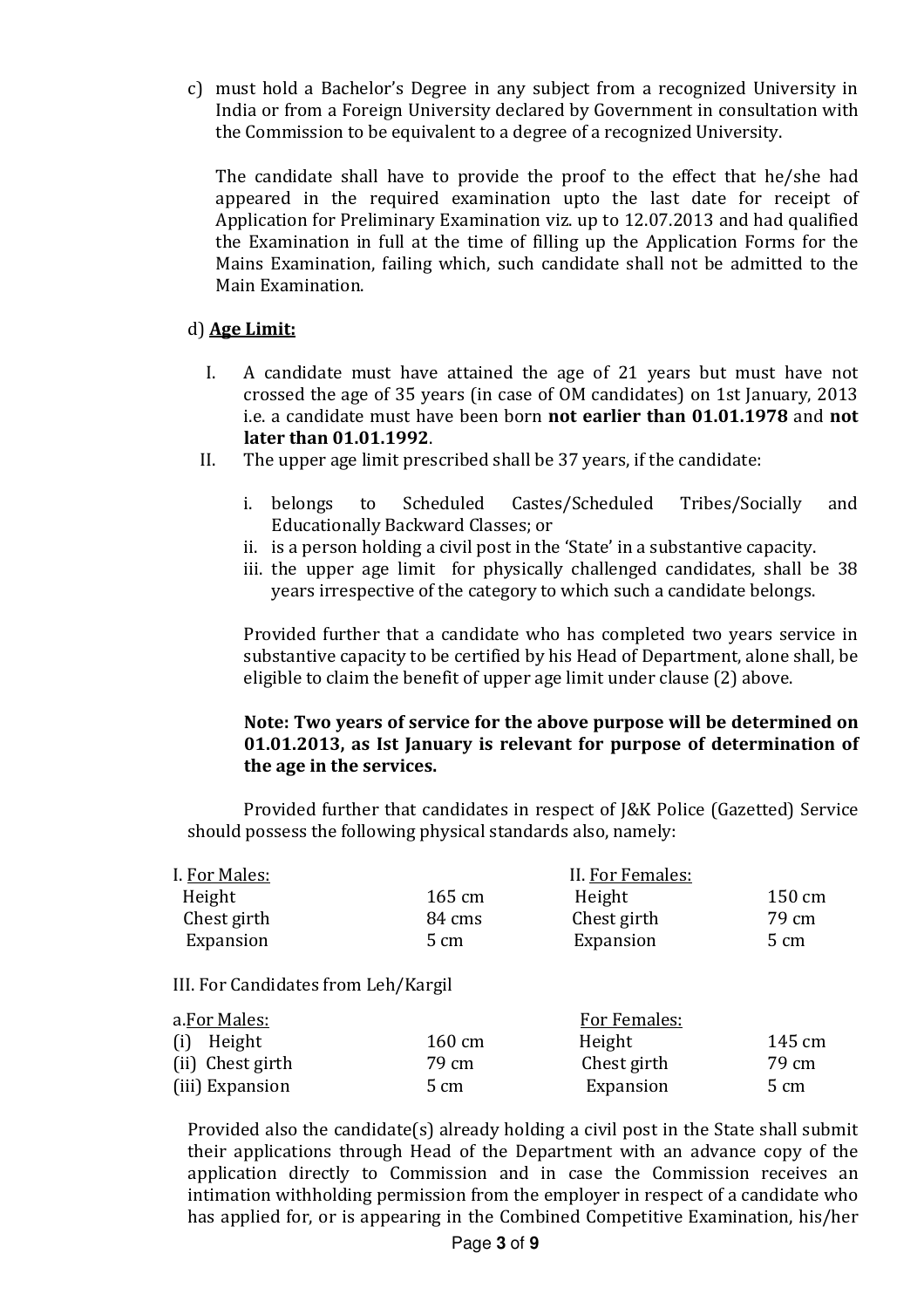application shall be rejected and candidature cancelled. Such a candidate may, however, be allowed to appear in the examination as fresh candidate subject to the condition that the said candidate is otherwise eligible under rules.

## Explanation: The expression "Civil post in the State" mentioned above means a post in any departmental service under the State and includes the posts in the High Court of J&K and the J&K State Legislature".

## 6. How to apply:

- i. Since the Application Forms are is to be electronically scanned, due care should be taken to fill up the Application Form neatly and correctly. (while filling up the Application Form, please refer to detailed instructions given in the instruction sheet).
- ii. The candidates are required to submit the Application Forms complete in all respects. Photograph, duly attested, should be pasted (Not Stapled in any case) at the space provided in the Application Form.
- iii. A photocopy of the original form should also be submitted along with documents/testimonials. No document shall be attached with the Original Applications.
- iv. The candidate should also fill up the data/information at relevant spaces of the Acknowledgment Card along with his Form Number and name of the examination
- v. In case of Application Form submitted by post, the Acknowledgement Card should bear postage stamps of Rs. 5/-.
- vi. Application Forms, duly filled in along with their Photostat copies and the Acknowledgement Cards, with all the documents/testimonials etc. shall have to be submitted in the Commission office at Jammu/Srinagar personally or mailed in the special envelope supplied for the purpose, by registered post to the address of the Secretary & Controller of Examinations, J&K Public Service Commission, Resham Ghar Colony, Bakshi Nagar, Jammu/Polo Ground, Srinagar, before the last date notified for the purpose.
- vii. "Combined Competitive (Main) Examination, 2013" should be superscribed on the Envelope in bold letters.
- viii. A candidate already holding a Civil Post in the state shall submit his Application Form through Head of his/her Department with an advance copy of the Application Form directly to the Commission. The period and type of employment should be clearly mentioned and any ambiguity in the certificate shall make the candidate liable for disqualification for claiming any benefit of higher age limits.
- ix. In case the Commission receives an intimation withholding permission from the employer in respect of the candidate , his/her Application Form shall be rejected and candidature cancelled. Such a candidate may, however, be allowed to appear in the examination as a fresh candidate subject to the conditions that the candidate is otherwise eligible under rules.

#### The following documents are necessarily required to be attached with the Photostat copy of the Application Form:

- (i) Attested copies of:
	- (a) Matriculation or Secondary School Leaving Certificate as proof of date of birth;
	- (b) Educational qualification certificate;
	- (c) Permanent Residence Certificate;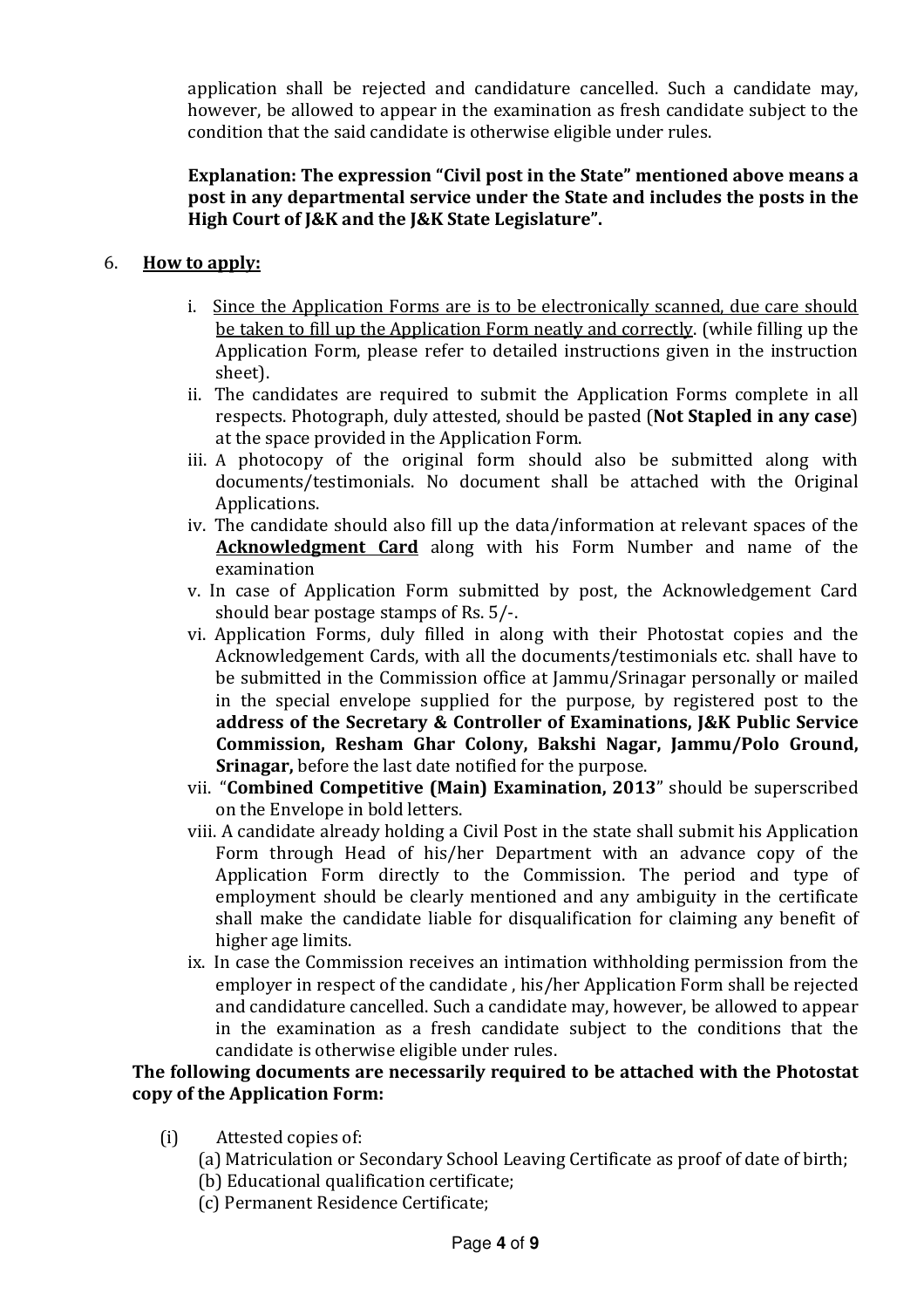- (d) Certificate of belonging to RBA/SC/ST/ALC/OSC/PHC.
- (e) Certificate of holding of a civil post under the state as required, under SRO 387 dated 01.12.2008, for seeking age relaxation, (if relevant).
- (f) PHC category candidates should furnish the disability certificate on the proforma appended to this notification.
- (g) Character Certificate issued by the Head of the Education Institute or by University last attended by the candidate or by any Gazetted Officer of the state.
- (h) In case of a candidate already in Government Service, a character certificate issued by the concerned Head of the Office.

## Application forms without these documents shall be considered incomplete and liable to rejection.

(ii) One recent passport size photograph of the candidate, duly attested by a Gazetted Officer and pasted at the space provided in the Application Form;

Note 1: Copies of documents submitted by the applicant should bear the selfattestation by the candidate as well as of the Gazetted Officer attesting the same, with his signature, name and designation.

Note 2: The candidates are advised to write their complete postal address including Pin Code to facilitate quick postal deliveries.

## 7. Last Date for receipt of Application Form:

- i. The Application Forms shall be received at the counters set up for the purpose, in the Commission Offices located at Resham Ghar Colony, Bakshi Nagar, Jammu and Polo Ground, Srinagar on all working days (Monday to Friday) from 10 A.M to 3 P.M up to 25.11.2013, which shall be the last date.
- ii. Application Forms received after the last date viz. 25.11.2013 will not be entertained, under any circumstances whatsoever, and all such Application Forms shall and shall be deemed to have been rejected without further notice.

Note: The Candidate should, therefore, ensure that the Application Forms reach the Commission Offices or before the prescribed last date.

• The Admission to the Combined Competitive (Mains) Examination, 2013 shall be purely provisional subject to the determination of the eligibility, as prescribed under rules.

#### 8. Acknowledgement of Application Forms:

- i. Candidates, who personally submit their Application Form at the Commission counters, will be issued an acknowledgement duly stamped, and signed by the counter/receipt assistant in token of receipt of the Application Form.
- ii. In respect of the Application Forms received by post, the acknowledgement card duly filled in by the candidate will be dispatched to him/her duly stamped and signed by the Receipt Assistant.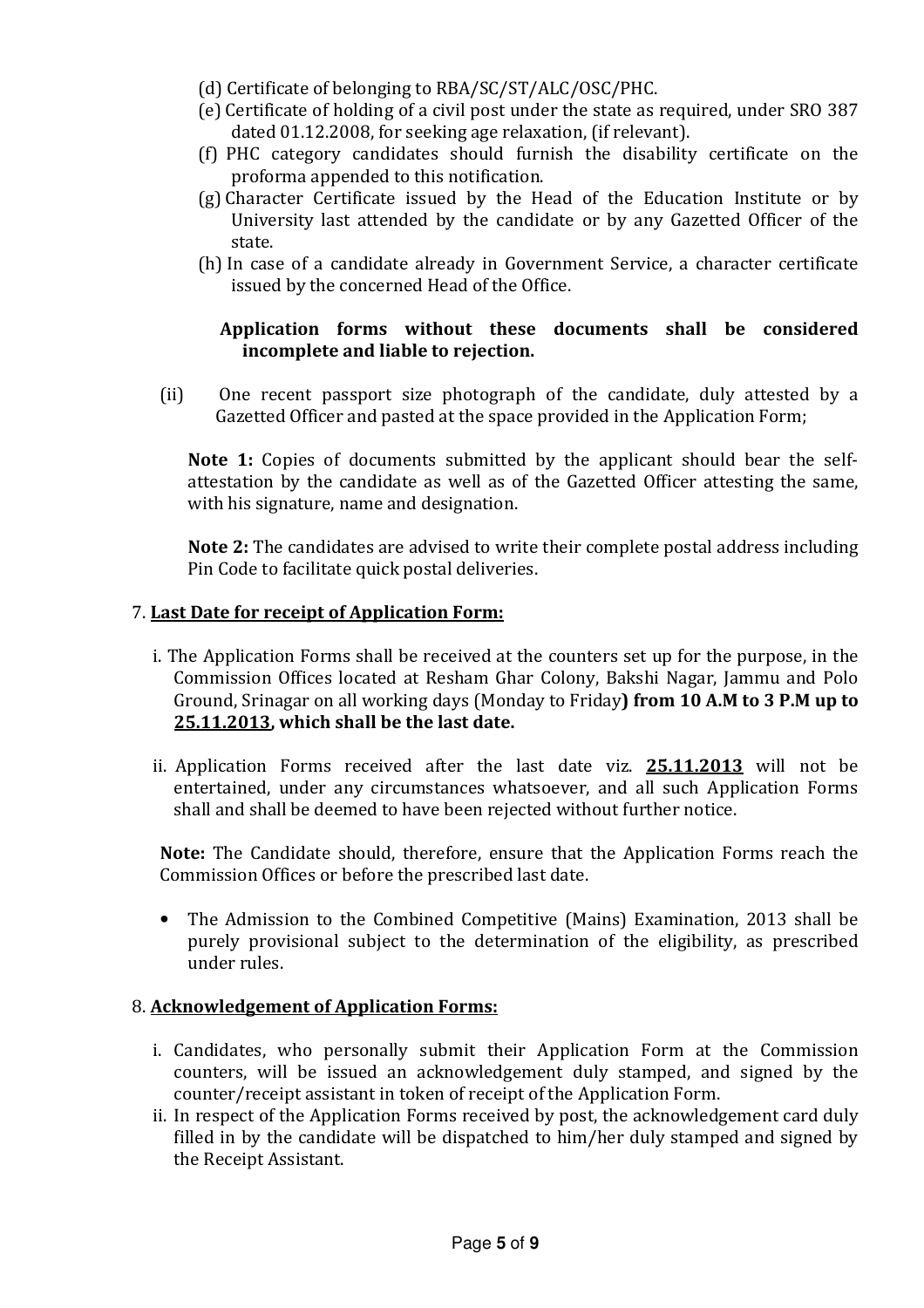iii. If a candidate does not receive the acknowledgement card within 15 days, he should, at once, contact the Secretary, J&K Public Service Commission quoting his/her Application Form number.

The mere fact that the Commission office has acknowledged a candidate's Application Form does not mean that the Commission has accepted his candidature for the examination which shall depend upon the eligibility of the candidate in accordance with the rules.

## 9. Date of Examination:

- i. The Mains Examination will be held from **last week of February, 2014** at Jammu & Srinagar simultaneously as per date sheet to be notified separately by the commission.
- ii. The date of holding the examination shall not be changed unless required for any unavoidable reasons which shall be at the discretion of the Commission.
- iii. Change, if any as such, in the date of examination shall be notified accordingly.

## 10. Centre of Examination:

- i. The Examination will be held at different centres located in Srinagar and Jammu cities.
- ii. The allotment of centres shall be at the sole discretion of the Commission and once a centre is allotted to a candidate, request for change of centre will neither be entertained nor will the Commission respond to request for change of centre.

#### Note:

- $\checkmark$  The Candidate should carefully mention about his/her choice for the centre viz. Jammu/Srinagar and the optional subjects for the examination while filling the Application Form.
- $\checkmark$  If a candidate records more than TWO optional subjects and/or more than one centre in his/her application, his/her Application Form will be rejected.
- $\checkmark$  Under no circumstances, request for change in the choice once exercised by the candidate in respect of optional subjects shall be entertained.
- $\checkmark$  While every endeavor will be made to allot the candidates, the examination centres of their choice viz. Jammu/Srinagar, the Commission may, at their discretion, allot a different centre to a candidate, where circumstances so warrant.
- 11. Withdrawal of Application: Request for withdrawal of candidature from a candidate shall not be entertained after 15 days from the last date for submission of Application Forms.
- 12. Correspondence with the Commission: The Commission will not enter into any correspondence with the candidates about their candidature except in the following cases:
	- i. The candidates are advised to remain in touch with the Commission through its official website **www.jkpsc.nic.in**. The Admit cards shall be available on the Commission's website for downloading by the candidates from the date as will be notified by the Commission separately. The Commission shall not be responsible for any postal delay of the admit cards sent to them by post. However, if a candidate does not find his/her admit card on the said website or does not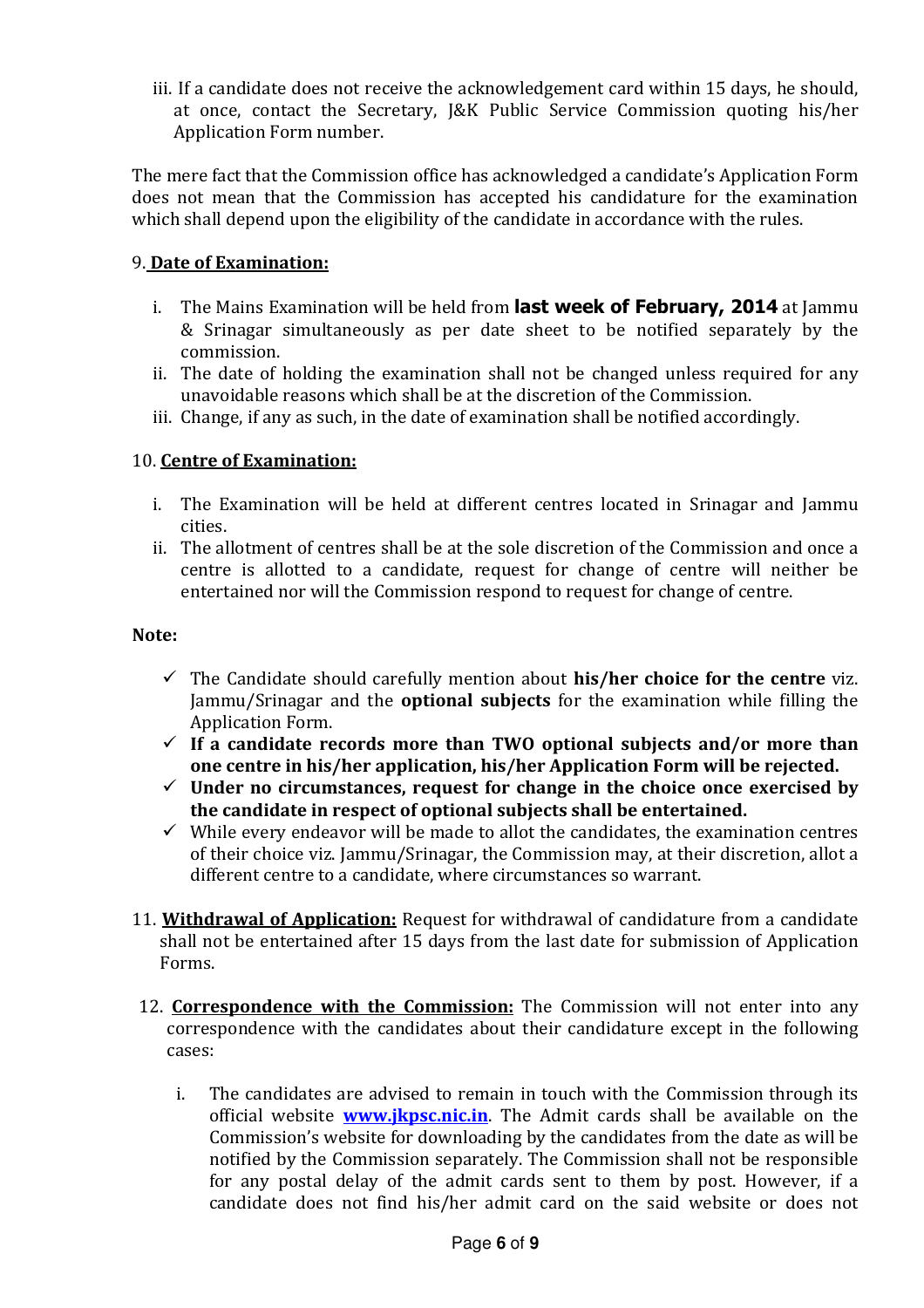receive it by post 15 days before the commencement of examination, he/she in his/her own interest, should contact the Commission's office at Polo Ground, Srinagar/Resham Ghar Colony, Bakshi Nagar, Jammu for ascertaining the reasons or for obtaining a duplicate copy of Admit Card, as the case may be.

- ii. Change in address, if any, should be communicated to the Commission at the earliest. Although, the Commission would make every effort to take account of such changes, it does not take any responsibility in this regard.
- $\triangleright$  Important: All correspondence with the Commission should, invariably, contain the following particulars:
	- a. Name and Year of Examination;
	- b. Application Form number;
	- c. Full name of the candidate (in Block Letters);
	- d. Complete postal address as given in the Application Form;
	- e. E-mail address of the candidate; and
	- f. Mobile/Landline No. with STD code.

## GENERAL INSTRUCTIONS

- 1. Candidate(s) should fill up the Application Form(s) carefully.
- 2. No column of Application Form should be left blank.
- 3. Incomplete and incorrectly filled in Application Form shall not be entertained. No representation or correspondence regarding such rejection shall be entertained.
- 4. The candidate(s) should also note that their admission at all the stages of examination shall be provisional, subject to fulfillment the prescribed eligibility conditions.
- 5. If it comes to the notice of the Commission at any time before or after the Main Examination, or Interview, that a candidate does not fulfill any of the eligibility conditions or the candidate has claimed eligibility based on misrepresentation, fraud or concealment of material fact or impersonation, his/her candidature for the examination shall be cancelled and he/she shall be also liable for prosecution/disciplinary action by the Commission which includes debarment from appearing in the future examinations.
- 6. Any change of address given in the Application Form should at once be communicated to the Secretary, J&K Public Service Commission.
- 7. Candidates must be in sound bodily health. They must, if selected, be prepared to undergo such medical examination and satisfy such medical authority, as the Government may require.
- 8. Canvassing, in any form, shall disqualify a candidate.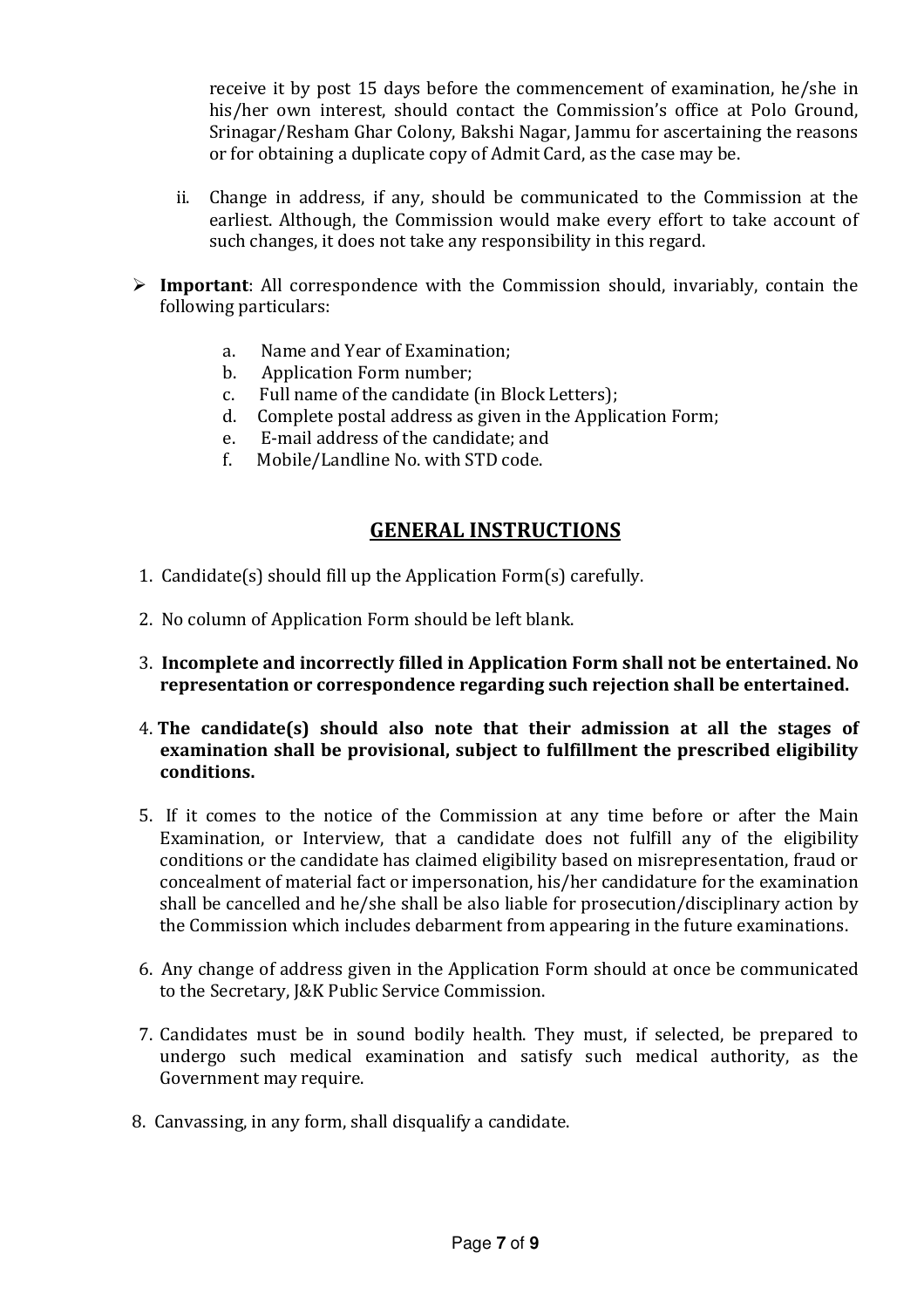#### 13. ACTION AGAINST CANDIDATES FOUND GUILTY OF MISCONDUCT.

 Candidates are warned that they should not furnish any particulars that are false or suppress any material information. While filling in the Application Forms, candidates are warned that they should, in no case, alter or otherwise temper with any entry in a document or its attested/certified copy submitted by them, nor should they submit a tampered/fabricated document. If there is any inaccuracy or discrepancy between two or more such documents or their attested /certified copies, an explanation regarding this discrepancy should be furnished.

A candidate who is, or has been, declared by the Commission, to be guilty of:

- i. obtaining by wrongful support of his/her candidature by any means, or
- ii. impersonating, or
- iii. procuring impersonation by any person, or
- iv. submitting fabricated documents or documents which have been tampered with or
- v. making statements which are incorrect , or false or suppressing material information or
- vi. resorting to any other irregular or improper means in connection with his/her candidature for the selection, or
- vii. using unfair means during the test, or
- viii. writing irrelevant matter including obscene language or pornographic matter , in the script(s), or
- ix. misbehaving in any other manner in the examination hall, or
- x. harassing or doing bodily harm to the staff employed by the Commission for the conduct of their test, or
- xi. attempting to commit or , as the case may be, abetting the Commission of all or any of the acts specified in the foregoing clauses may, in addition to rendering himself/herself liable to criminal prosecution, shall be liable;
	- (a) to be disqualified by the Commission from selection for which he/she is a candidate , and/or
	- (b) to be debarred either permanently or for a specified period:-
		- (i) By the Commission from any examination or selection held by them.
		- (ii) By the State Government from any employment under them, and
	- (c) if he/she is already in service under Government, disciplinary action can be taken against him/her under the appropriate rules.

# Sd/- (Dr.T.S.Ashok Kumar), IFS Secretary, **J&K Public Service Commission**<br>Dated 22-10-2013

No: PSC/CCE/2013  $CC: -$ 

- 1. All Financial Commissioners/Principal Secretaries/ Secretaries to Govt\_
- 2. Resident Commissioner, J&K Government New Delhi.
- 3. Director General Police J&K, Srinagar.
- 4. Divisional Commissioner Kashmir/Jammu.
- 5. All Deputy Commissioners.
- 6. All Head of Departments.